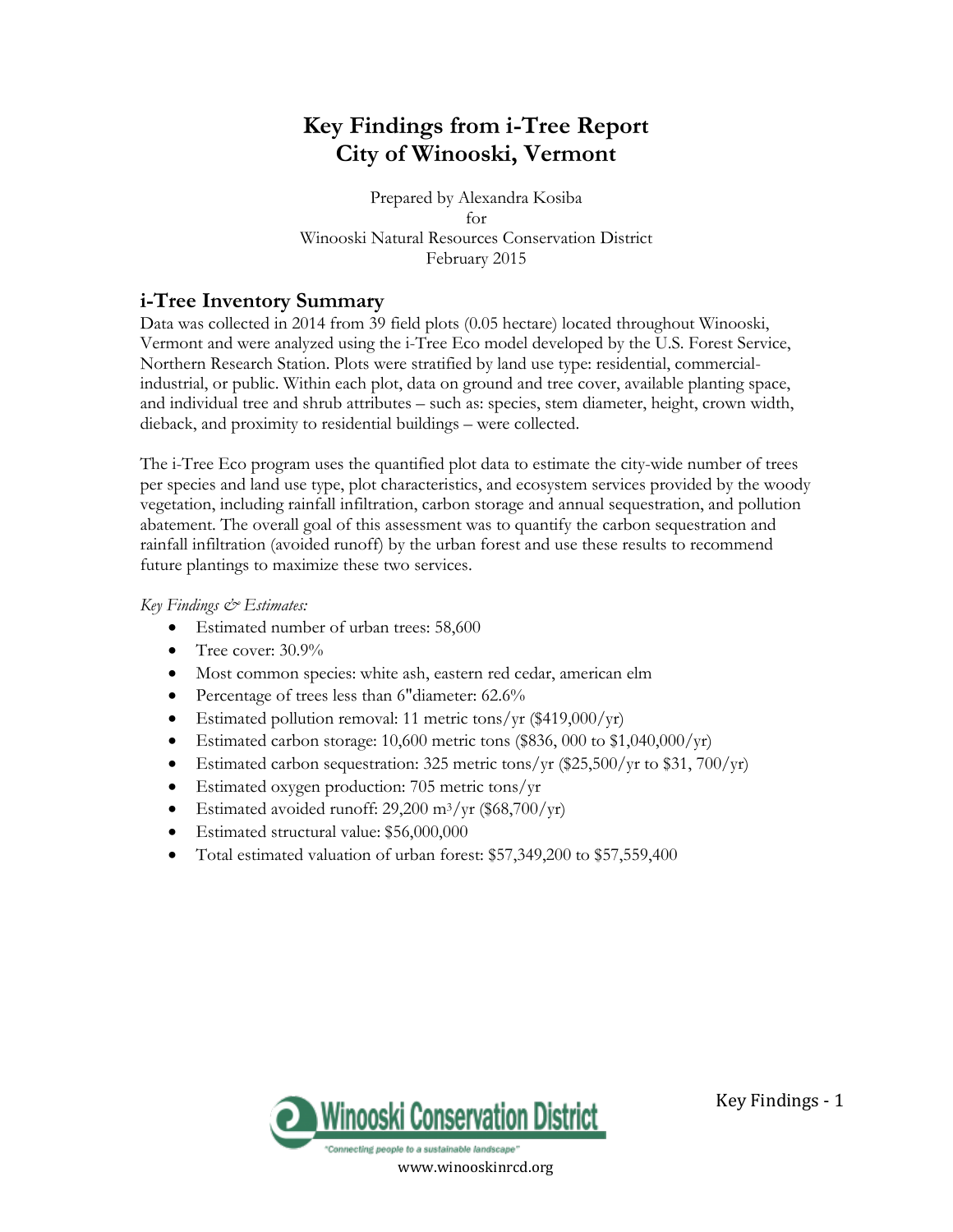#### **Tree Characteristics**

The urban forest of Winooski has an estimated 58,600 trees with a tree cover of 30.9%. Trees that have diameters less than 6" make up 62.6% of the population (Figure 1). The three most common species are white ash (13.5%), eastern red cedar (13.2%), and american elm (11.8%) (Figure 2).



**Figure 1: Percent of tree population in Winooski by diameter class (cm) (DBH = diameter at breast height [1.37 m]). From i-Tree Eco Report.** 

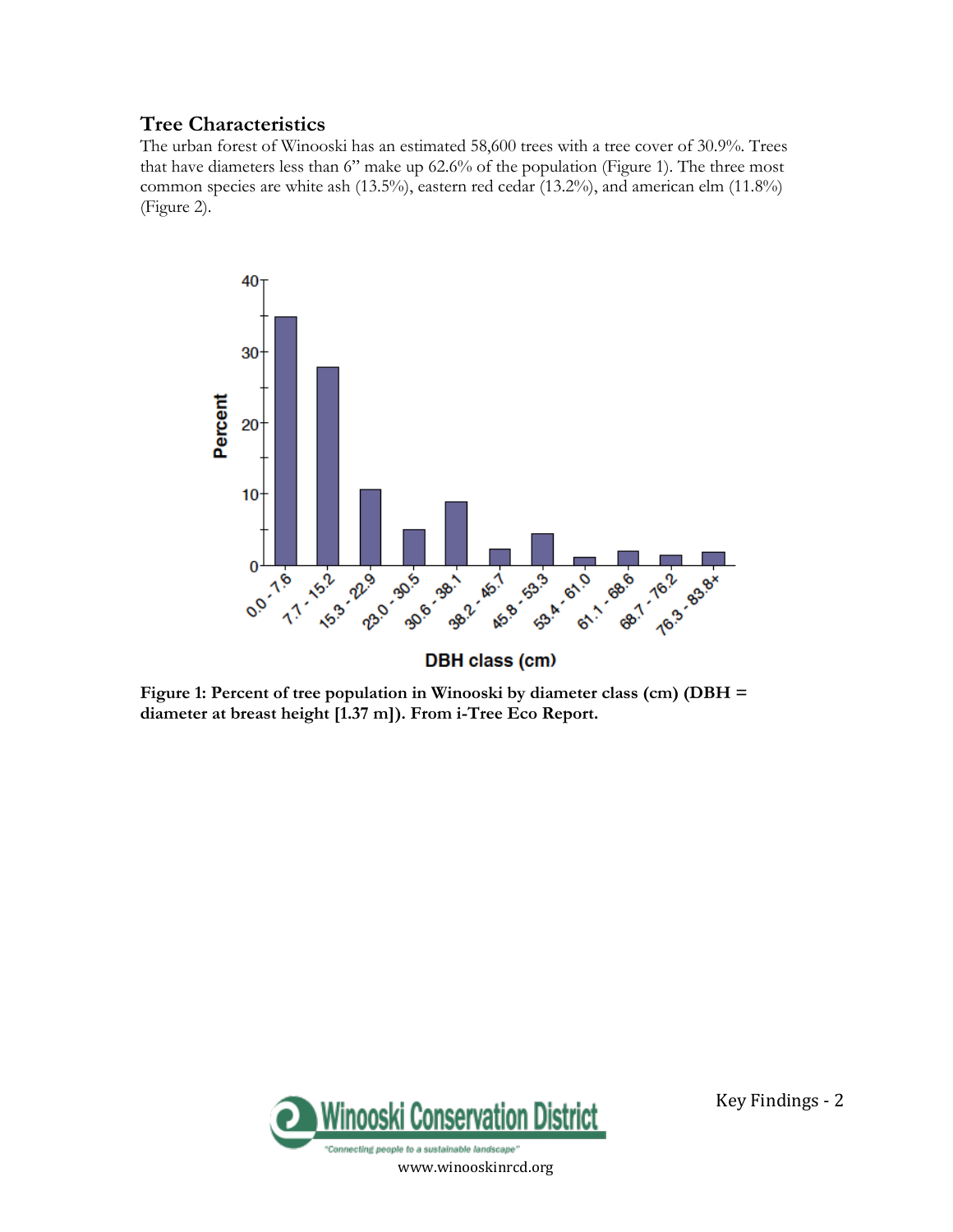

**Figure 2: Estimated number of trees (**± **standard error) per species for the city of Winooski based on 39 sample plots. SE bars a large in magnitude due to low number of sample plots.** 

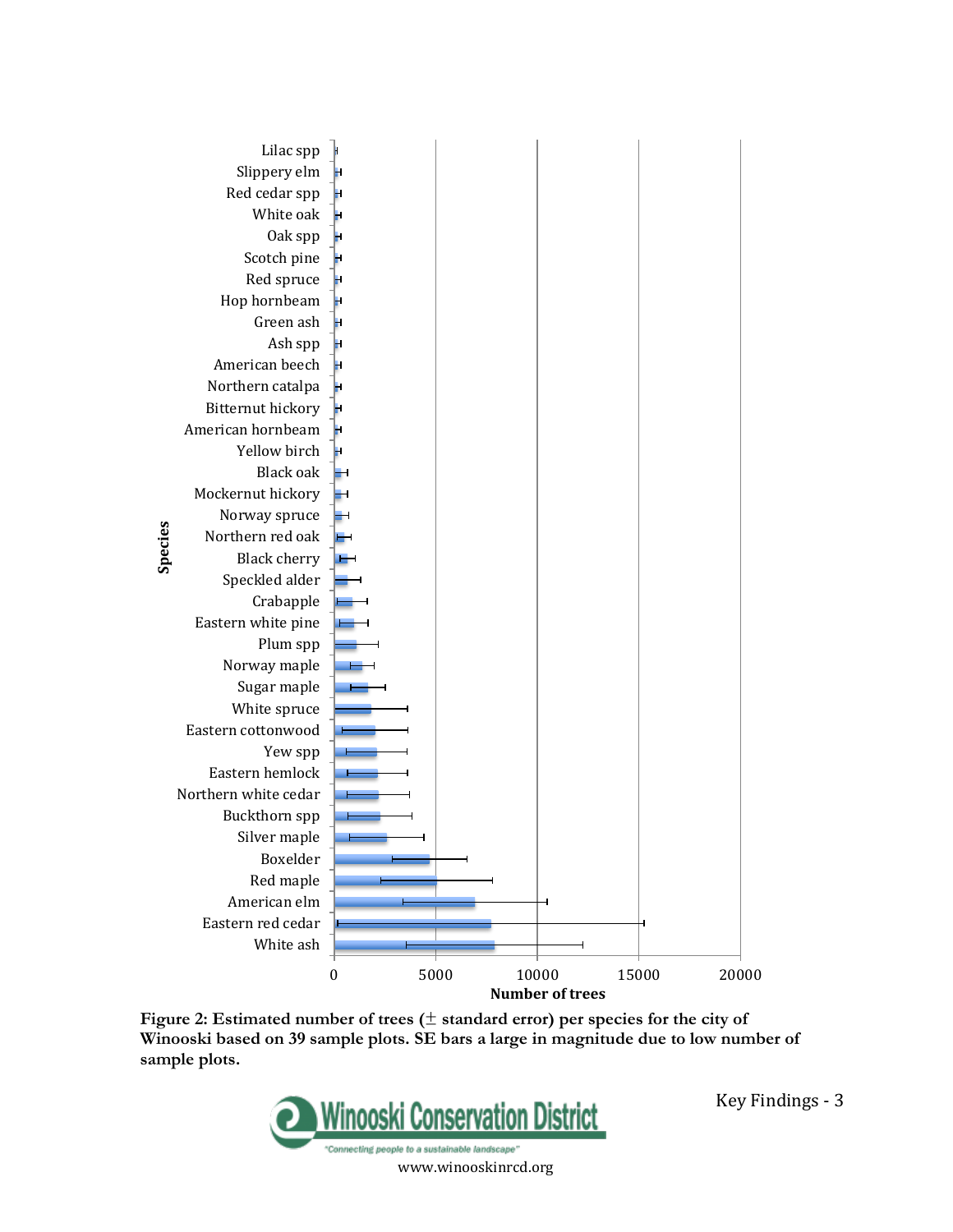#### **Tree Health**

Overall, about 80% of the total trees assessed in Winooski (Figure 3) are classified at excellent or good health (Figure 4).



**Figure 3: Percent of trees by assessed crown condition and land use type**



**Figure 4: Percent of trees by assessed crown condition city wide**

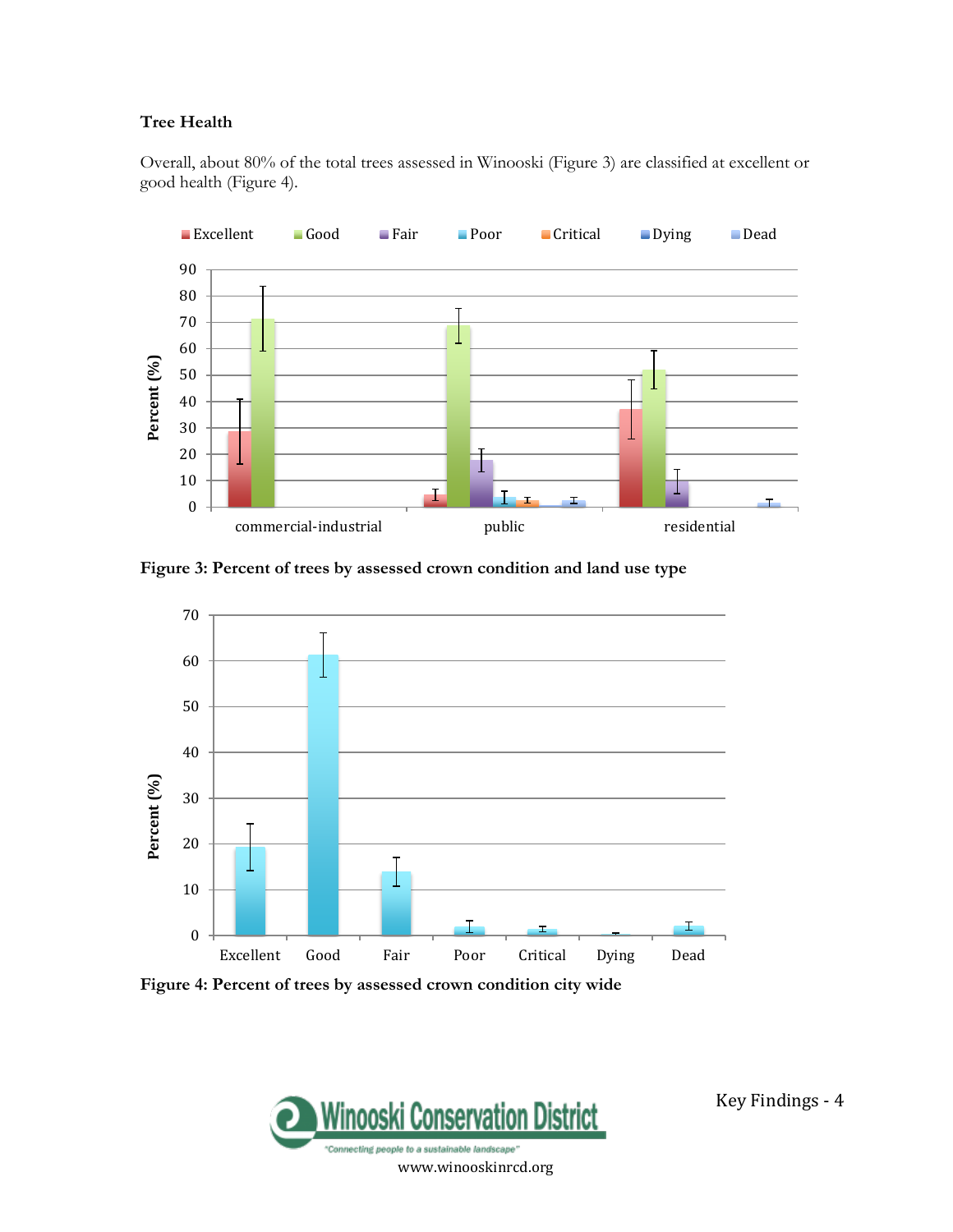## **Tree Density**

Trees cover approximately 30.9% of the city of Winooski. The overall tree density in Winooski is 168 trees/hectare. The highest tree densities in Winooski occur in public places (235.7 trees/ha) followed by residential areas (151.1 trees/ha) and commercial-industrial area (11.7 trees/ha) (Figure 5).





### **Leaf Cover**

Many tree benefits equate directly to the amount of healthy leaf surface area. Currently, in Winooski, the most dominant species in terms of leaf area are: american elm, silver maple, and boxelder (Figure 6). Leaf area also equates to the amount of rainfall intercepted by the tree and thus, factors into calculations of avoided runoff attributable to woody vegetation.

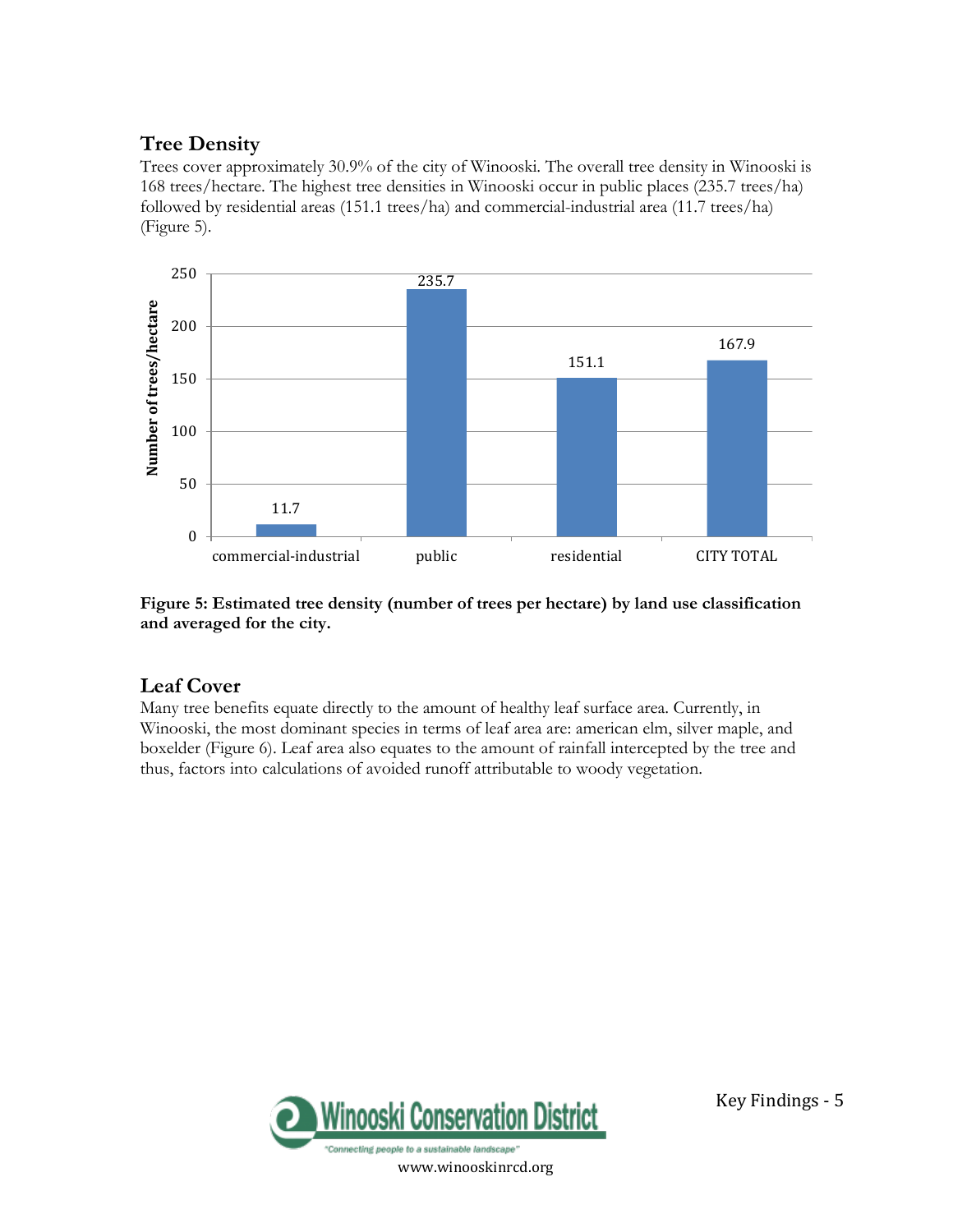



Key Findings - 6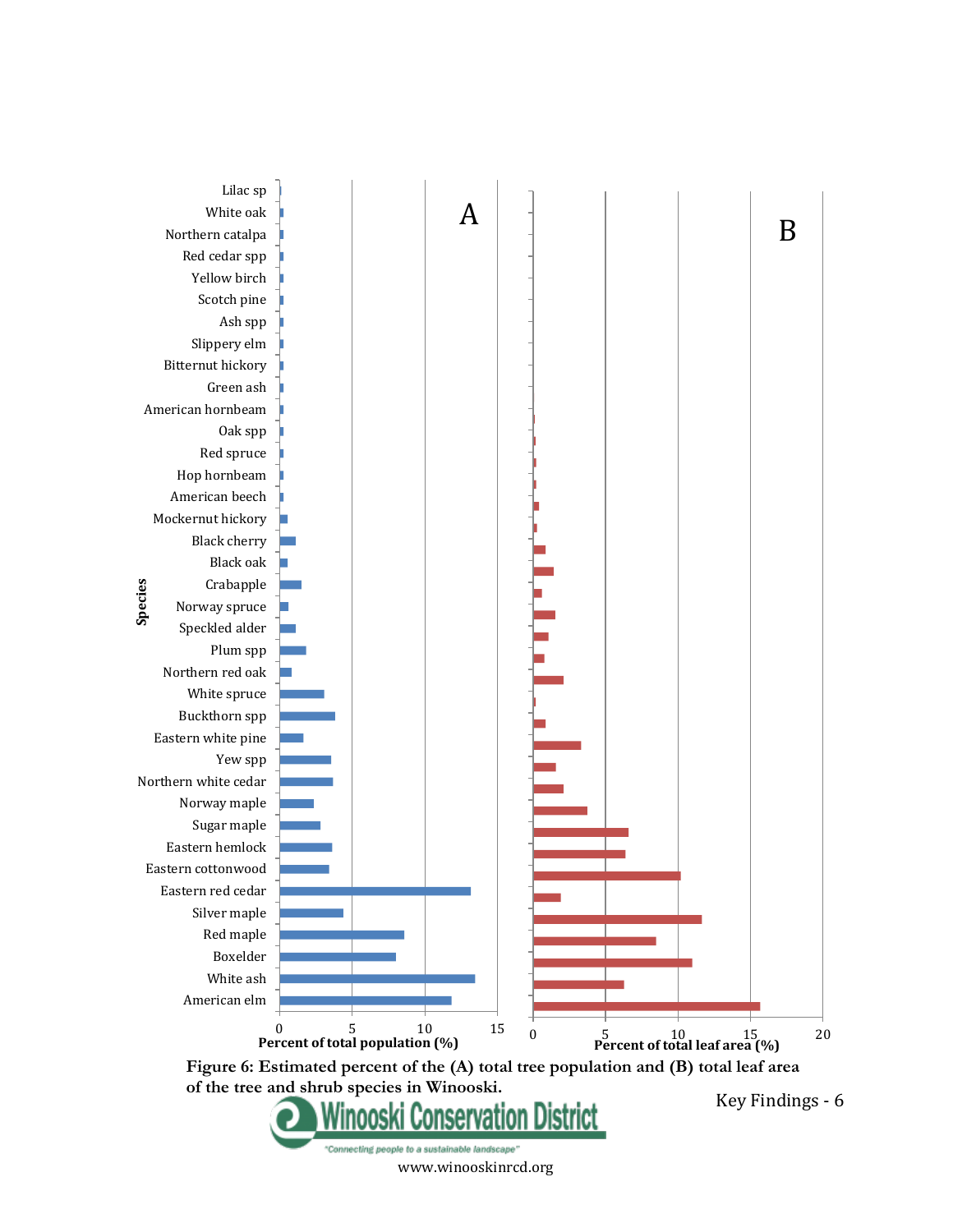#### **Surface Runoff**

Surface runoff can be a cause for concern in many urban areas as it can contribute pollution accumulation in streams, wetlands, rivers, and lakes. During precipitation events, some portion of the precipitation is intercepted by vegetation; the remaining portion that reaches the ground and does not infiltrate into the soil becomes surface runoff. The extent of impervious surface in Winooski also increases the amount of surface runoff. Urban trees, however, are beneficial in reducing surface runoff by intercepting precipitation at the canopy level (e.g., leaves), while root systems promote soil infiltration and storage.

Annual avoided surface runoff is calculated based on rainfall interception by vegetation – specifically the difference between annual runoff with and without vegetation. While a tree's branches and bark may also intercept precipitation and thus mitigate surface runoff, only the precipitation intercepted by leaves is accounted for in this analysis.

The national default value for the cost of stormwater was used in this analysis since a local cost could not be quantified at this time due to limitations of partitioning costs at local water treatment facilities. In i-Tree Eco, The U.S. value of avoided runoff is based on the U.S. Forest Service's Community Tree Guide Series (\$0.0089/gal).

The trees of Winooski help to reduce runoff by an estimated 7,716,100 gallons a year with an associated value of \$68,700 (Figure 7). By land use type, this equates to \$627 for commercialindustrial land, \$38,665 for public land, and \$29,381 for residential land. The tree species that currently provide the most stormwater infiltration benefit (per tree) for Winooski are depicted in Figure 8.



**Figure 7: Estimated number of gallons of rainfall intercepted by woody vegetation by land use type and averaged by the city.** 

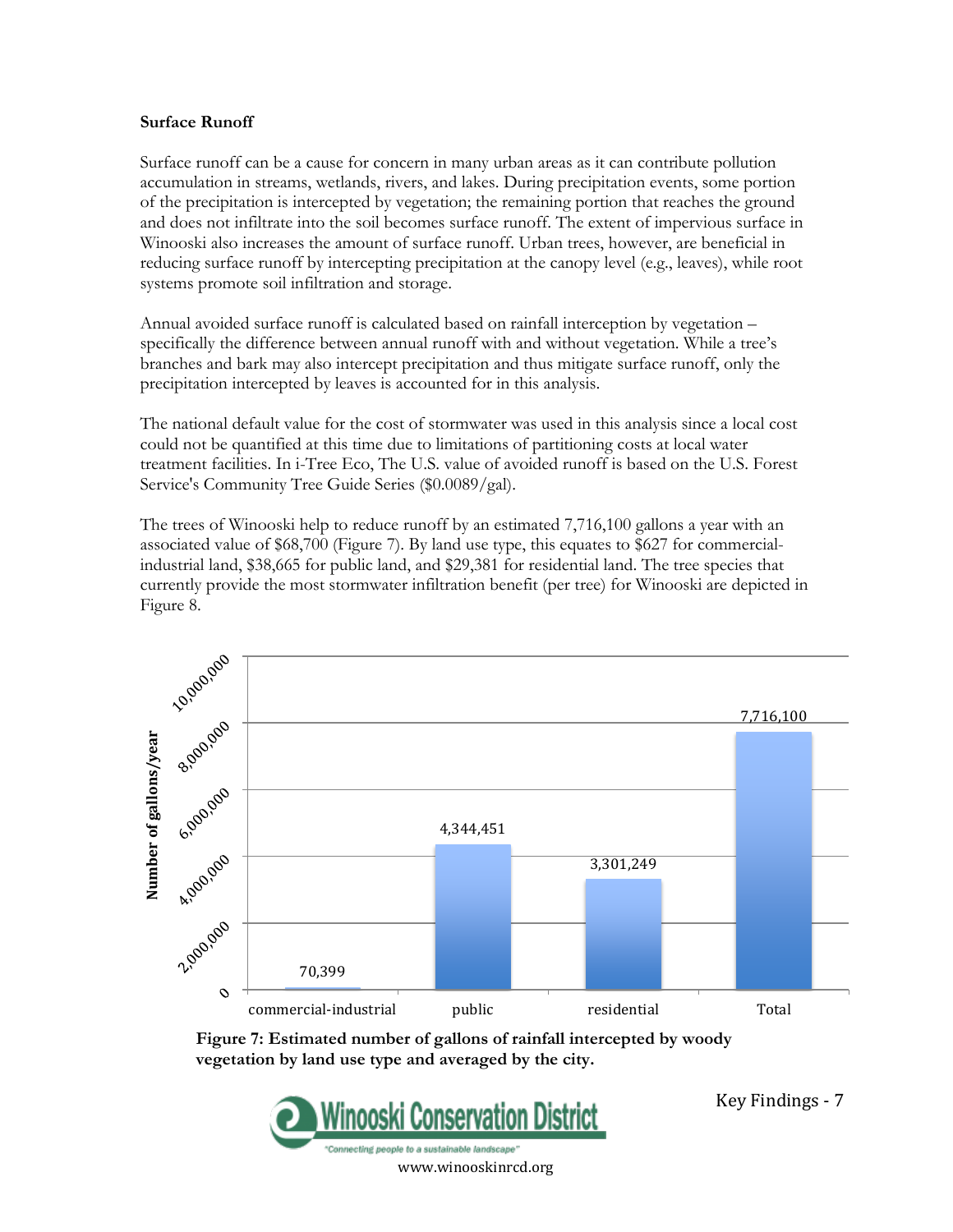

**Average avoided runoff per tree (gal/yr)**

**Figure 8: Estimated current average avoided runoff per tree per species (gallons per year).** 

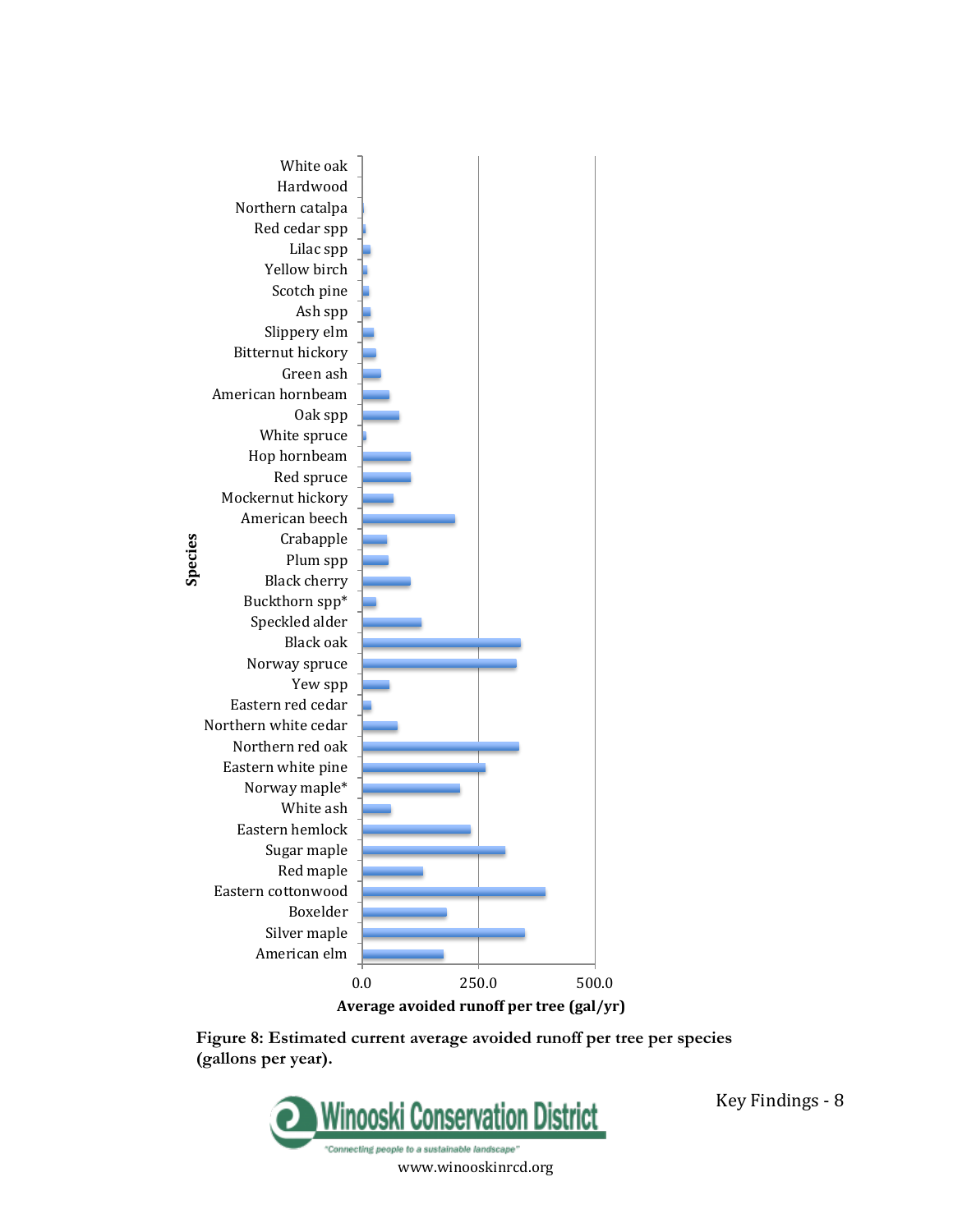### **Carbon Storage and Sequestration**

Urban trees can help mitigate climate change by sequestering atmospheric carbon; this amount increases with the size and health of the trees. To calculate current carbon storage, biomass for each tree was calculated using allometric equations and measured tree data. Analysis was done using the default parameters for the social cost of carbon (valued at  $$21.4/m$ etric ton  $CO<sub>2</sub>$ ) and with an updated value in 2014 US dollars (valued at  $$25.89/metric$  ton CO<sub>2</sub>).

The gross sequestration of Winooski trees is about 325 metric tons of carbon per year with an associated value of \$25,500/year (using default value) or \$31,700/year (using current costs of carbon). Net carbon sequestration is slightly lowed, about 264 metric tons, which accounts for estimated mortality and decline of trees.



#### **Figure 9: Estimated gross carbon sequestration and net carbon sequestration per land use type and for the entire city.**

Trees in Winooski are estimated to store 10,600 metric tons of carbon, estimated to be worth \$836,000 (default carbon valuation) to \$1,040,000 (updated valuation). Of the trees sampled, black oak, eastern cottonwood, and silver maple currently store the most carbon in Winooski, likely due to the fact that these are often large trees. Black oak, northern red oak and silver maple currently sequester the most carbon annually. However, this is only an indication of the existing trees that store and sequester the most carbon, which is contingent on diameter, crown condition and size, as well as species.

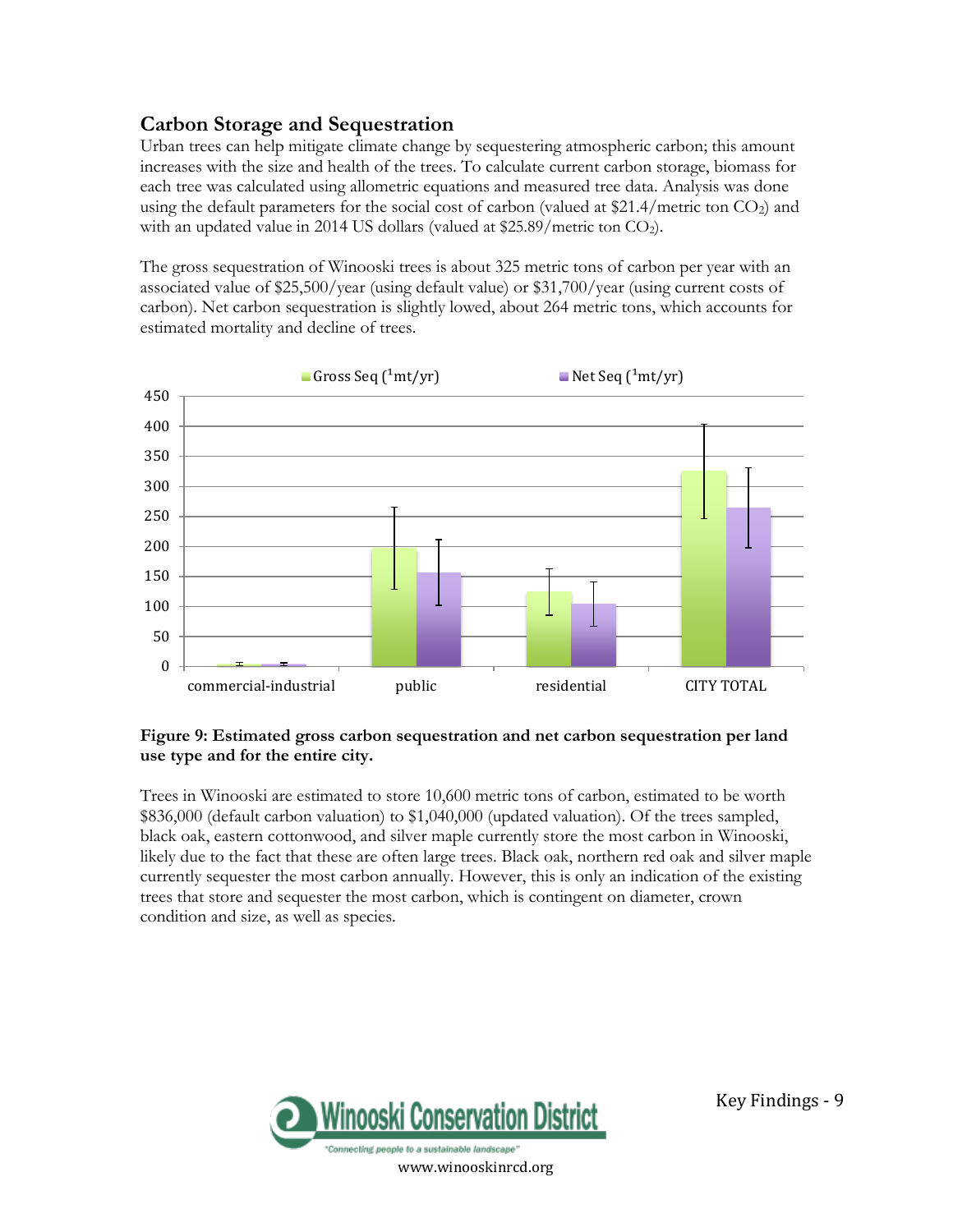

**Figure 10: Estimated average (A) gross carbon sequestration and (B) carbon storage per species in sample plots.**



Key Findings - 10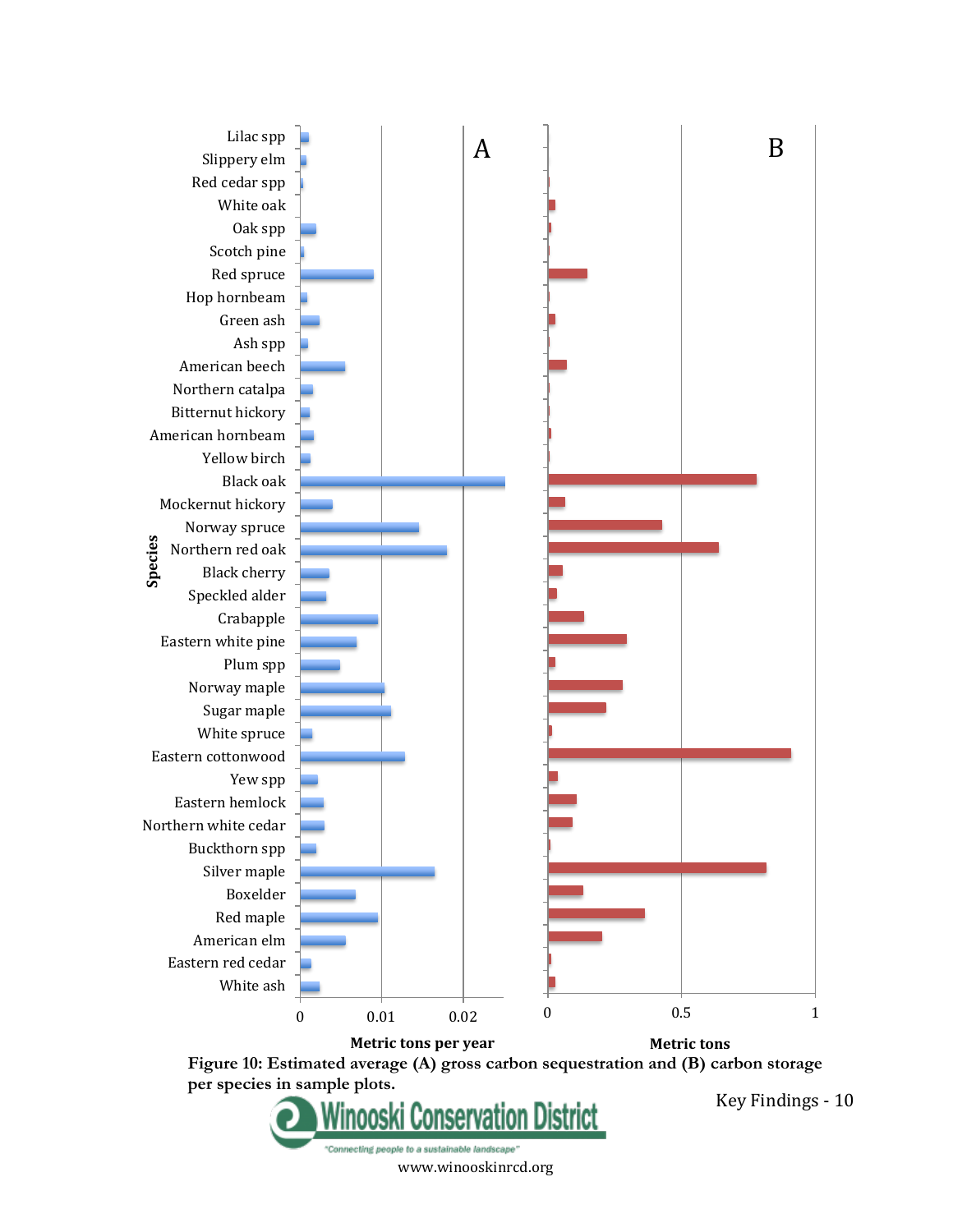### **Air Pollution Removal**

The urban forest can help improve air quality by reducing air temperature, directly removing pollutants from the air, and reducing energy consumption in buildings, which consequently reduces air pollutant emissions from power plants.

Pollution removal by trees and shrubs in Winooski was estimated using field data and recent available pollution and weather data (Figure 11). Pollution removal was greatest for ozone. It is estimated that trees and shrubs remove 11 metric tons of air pollution (ozone  $(O_3)$ , carbon monoxide (CO), nitrogen dioxide (NO2), particulate matter less than 10 microns and greater than 2.5 microns (PM<sub>10</sub>), particulate matter less than 2.5 microns (PM<sub>2.5</sub>), and sulfur dioxide (SO2) per year with an associated value of \$419,000.



**Figure 11: Monthly pollution removal estimates for the city of Winooski by woody vegetation: ozone (O3), carbon monoxide (CO), nitrogen dioxide (NO2), particulate matter less than 10 microns and greater than 2.5 microns (PM10), particulate matter less than 2.5 microns (PM2.5), and sulfur dioxide (SO2).** 

### **Structural and Functional Values**

Urban forests have a structural value based on the individual trees (e.g., the cost of having to replace a tree with a similar tree); they also have functional values (either positive or negative) based on the functions the trees perform. The structural value of an urban forest tends to increase with a rise in the number and size of healthy trees. Annual functional values also tend to increase with increased number and size of healthy trees, and are usually on the order of several million dollars per year. Through proper management, urban forest values can be increased; however, the values and benefits also can decrease as the amount of healthy tree cover declines. The structural value of Winooski's urban forests is estimated to be \$56,000,000.

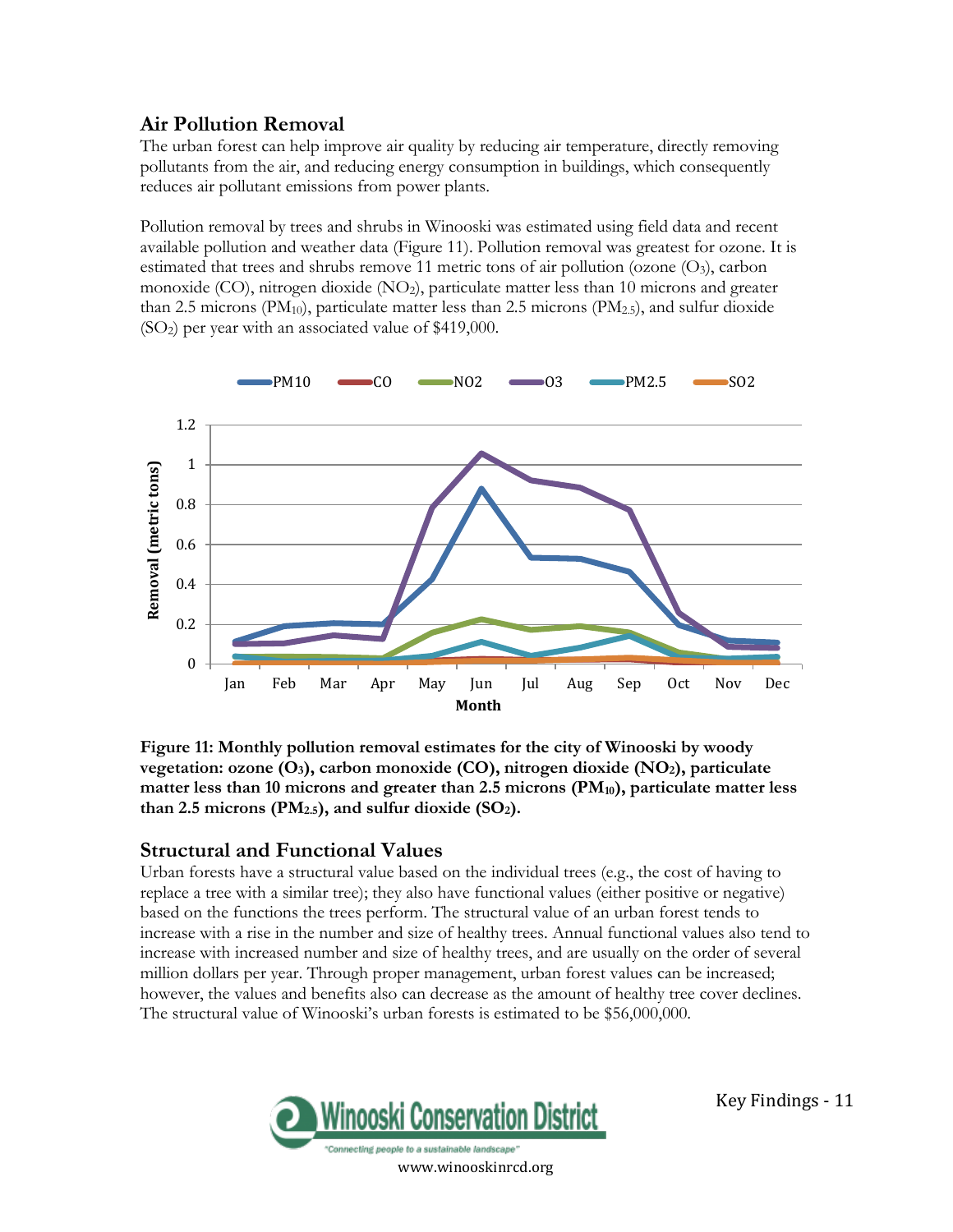#### **Relative Tree Effects**

The urban forest in Winooski provides benefits that include carbon storage and sequestration, and air pollutant removal. To estimate the relative value of these benefits, i-Tree Eco also contrasts tree benefits to estimates of average municipal carbon emissions, average passenger automobile emissions, and average household emissions.

- Total carbon storage is equivalent to:
	- o Amount of carbon emitted in Winooski in 98 days
	- o Annual emissions from 7,040 automobiles
	- o Annual emissions from 3,540 single-family houses
- Annual carbon sequestration is equivalent to:
	- o Amount of carbon emitted in Winooski in 3.0 days
	- o Annual emissions from 200 automobiles
	- o Annual emissions from 100 single-family houses
- Carbon monoxide removal is equivalent to:
	- o Annual emissions from 1 automobile
	- o Annual emissions from 2 single-family houses
- Nitrogen dioxide removal is equivalent to:
	- o Annual emissions from 81 automobiles
	- o Annual emissions from 54 single-family houses
- Sulfur dioxide removal is equivalent to:
	- o Annual emissions from 252 automobiles
	- o Annual emissions from 4 single-family houses
- Particulate matter less than 10 micron  $(PM_{10})$  removal is equivalent to:
	- o Annual emissions from 13,400 automobiles
	- o Annual emissions from 1,300 single-family houses

#### **Uncertainty in Results**

Only 39 plots were surveyed for this study; therefore results should be interpreted with caution – this is fewer plots than i-Tree Eco suggests for a robust sample. Since i-Tree Eco utilizes the sample plot inputs to extrapolate thecity as a whole, estimates carry uncertainty. Figure 2 depicts the large uncertainty around the estimations of number of trees per species in Winooski. As these values are used to estimate ecosystem services, the uncertainty carries over to those metrics as well. Figure 12 shows that with a sample size of 39, the standard error of the mean is about 25%. Increasing the number of plots to 100 would reduce that value to  $\sim$ 15%. Equal stratification of plots within land use type should also be a goal.

Uncertainty in the ecosystem valuation of the urban trees is also a concern. Allometric equations are utilized by i-Tree Eco to calculate the amount of carbon storage and annual sequestration, leaf area index, and pollution abatement. While the allometric equations are based on scientific studies, error could occur due to human error in field measurements (e.g., error in measuring tree metrics) as well as tree-to-tree deviations from standard growth curves.

Obtaining a local cost of stormwater treatment would also help limit uncertainty in the avoided runoff calculation. While this value may be a hurdle to quantify, climate models projected increasing severe weather events in the future, with heavy rainfall events becoming increasingly common.

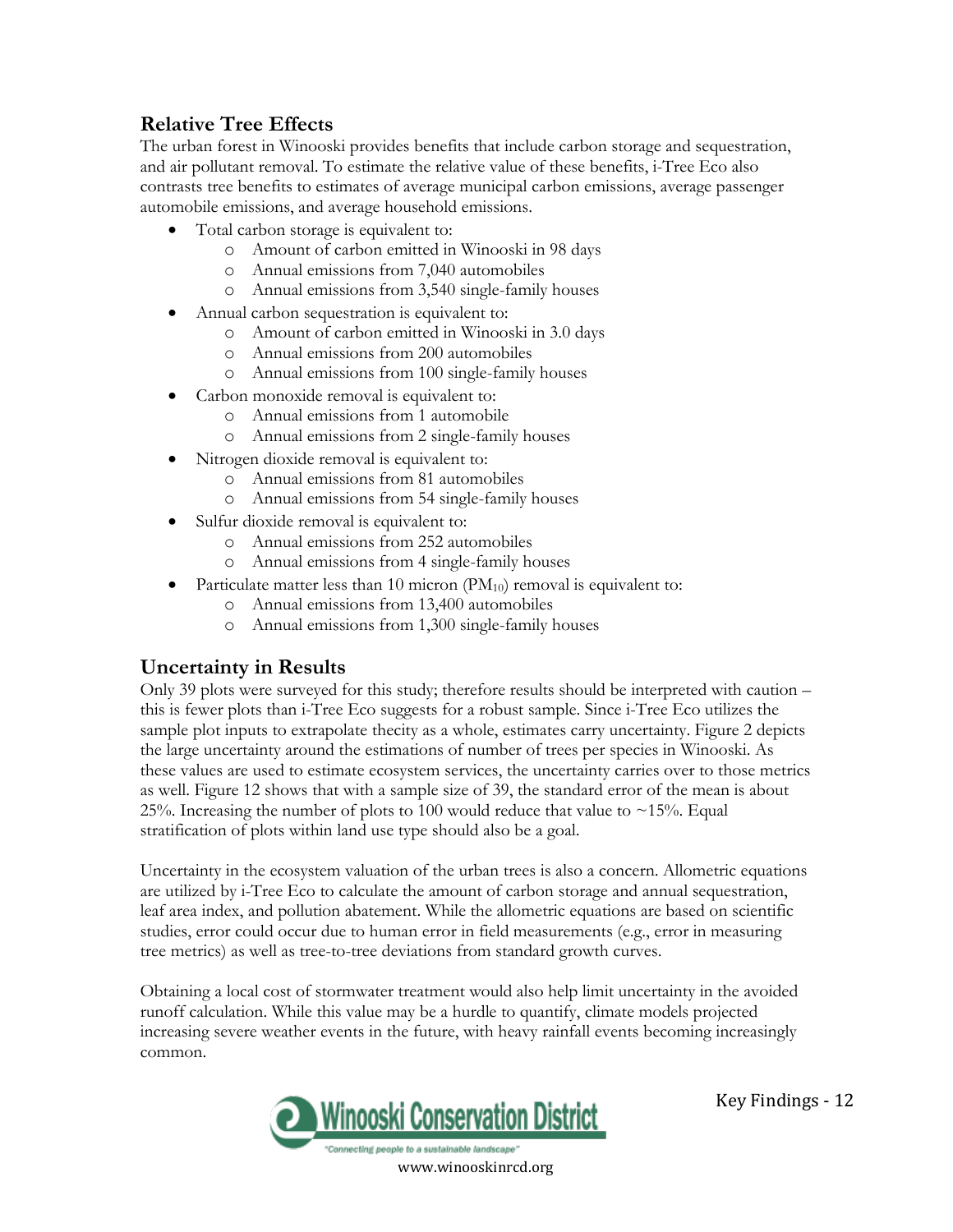Regardless, the estimates by i-Tree Eco do provide an approximation of the ecosystem services provided by Winooski's urban trees and incentivizes the completion of a larger survey.



#### **Figure 12: Relationship between the number of sampled plots and the associated percent standard error. From i-Tree Eco Users Manual.**

#### **Conclusions**

Based on these results, it is clear that the City of Winooski could increase its urban forest to increase the benefits of the ecosystem services the trees provide. Carbon sequestration and storage, avoided runoff, and pollution abatement, and structure values of the urban forest are not inconsequential and carry a high monetary valuation, with a total valuation of \$57,349,200 to \$57,559,400 depending on the cost of carbon. Using these data can help incentivize increasing the cover, diversity, and health of the trees and shrubs in Winooski.

Recommendations to increase carbon storage and sequestration, rainfall infiltration, and pollution abatement, are made in a separate document, but this analysis suggests increasing the number, size, and variety of trees in Winooski, especially focusing on commercial-industrial areas where tree and shrub density is low (Figure 5). However, in this land use type, impervious surfaces cover an estimated 83% of the land (Figure 14) and consequentially it has the lowest available planting space of the three land use types (Figure 13).